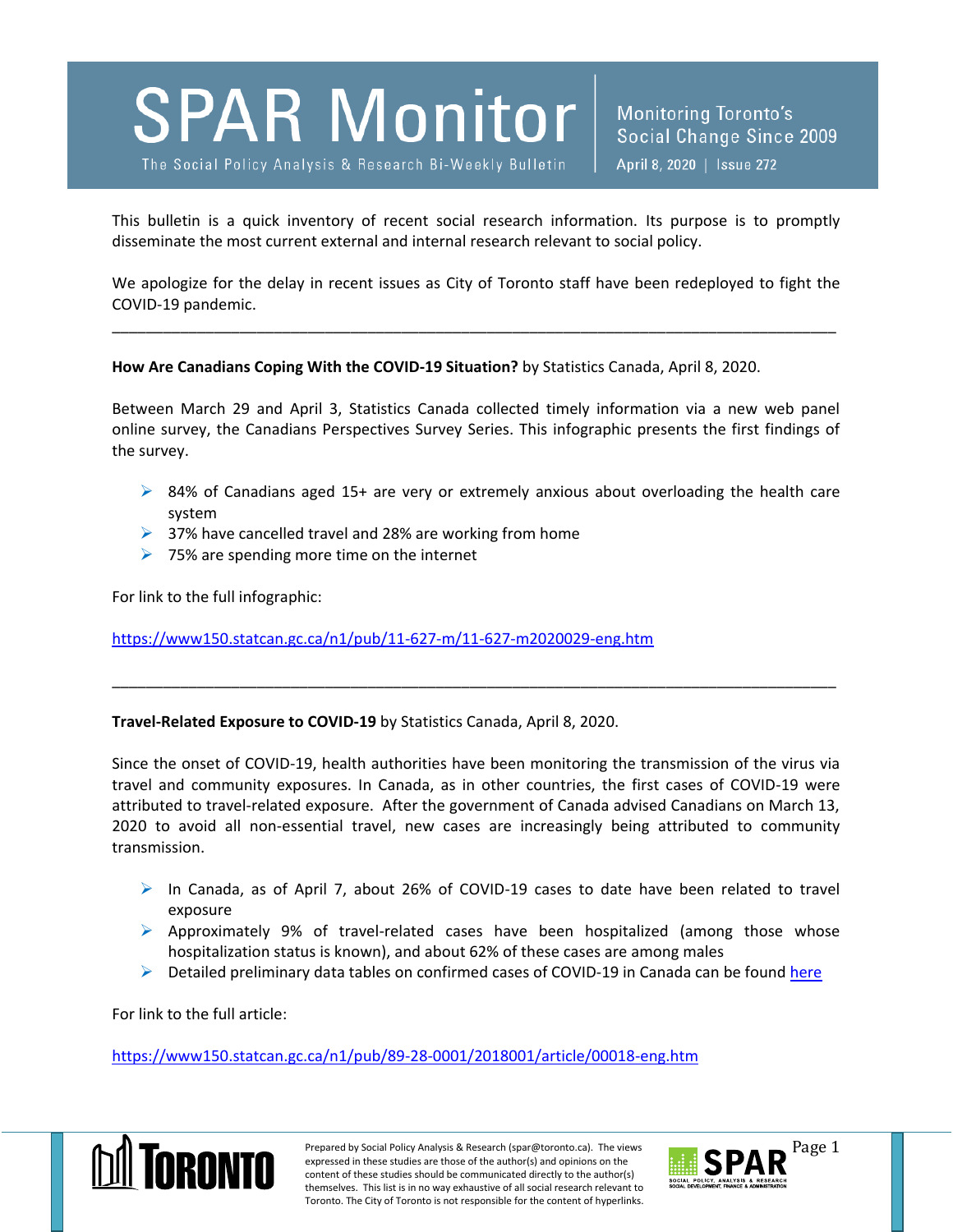## **Canadian Consumers Prepare for COVID-19** by Statistics Canada, April 8, 2020.

The features of the Canadian consumer environment are shifting rapidly due to the COVID-19 pandemic, shaped by a variety of interconnected and evolving factors. Restrictions on the activities of citizens and businesses and increased pressure on adapting supply chains are influencing the what, where, when and how of Canadian consumption, on an ongoing basis.

\_\_\_\_\_\_\_\_\_\_\_\_\_\_\_\_\_\_\_\_\_\_\_\_\_\_\_\_\_\_\_\_\_\_\_\_\_\_\_\_\_\_\_\_\_\_\_\_\_\_\_\_\_\_\_\_\_\_\_\_\_\_\_\_\_\_\_\_\_\_\_\_\_\_\_\_\_\_\_\_\_\_\_\_\_

- $\triangleright$  Grocery sales had increased 38% compared to their average sales in 2019
- $\triangleright$  Hand sanitizer, and mask and glove sales provided an early indication of shifting consumer behaviour, increasing 477% and 122% respectively as early as the last week of January, and registering 639% and 377% increases respectively in the week ending March 14th compared to the 2019 average
- $\triangleright$  [R]etailers' revenues for rice increased more than 239% compared to the 2019 average

For link to the paper:

<https://www150.statcan.gc.ca/n1/en/pub/62f0014m/62f0014m2020004-eng.pdf?st=tkE8IfDe>

**Race Inequality in the Workforce: Exploring Connections Between Work, Ethnicity and Mental Health** by Georgina Bowyer and Morag Henderson, Carnegie UK Trust.

\_\_\_\_\_\_\_\_\_\_\_\_\_\_\_\_\_\_\_\_\_\_\_\_\_\_\_\_\_\_\_\_\_\_\_\_\_\_\_\_\_\_\_\_\_\_\_\_\_\_\_\_\_\_\_\_\_\_\_\_\_\_\_\_\_\_\_\_\_\_\_\_\_\_\_\_\_\_\_\_\_\_\_\_\_

This report is a joint initiative by Carnegie UK Trust, Operation Black Vote and UCL Centre of Longitudinal Studies. Together we recognise the changes taking place in the world of work, the growing "gig economy" and the drive amongst policy organisations and campaigners to push forward changes which would be better protect people's wellbeing in circumstances where it may be compromised.

- $\triangleright$  Black, Asian and Minority Ethnic (BAME) young adults continue to be at a greater risk of being unemployed than White young adults: BAME young adults are 58% more likely to be unemployed
- $\triangleright$  Some ethnic minority groups report more mental ill health than the White group, whilst other ethnic groups report less
- $\triangleright$  Those who have zero hours contract are 6 percentage points more likely to report mental ill health than those without a zero-hours contract, 30% difference
- $\triangleright$  Looking at the data through a different lens, we find that the proportion of those on permanent contracts is over 80% for all ethnic groups, illustrating that despite the significant recent changes in the labour market, this currently remains the most common contract type, even for young workers

For link to the paper:

[https://d1ssu070pg2v9i.cloudfront.net/pex/carnegie\\_uk\\_trust/2020/03/27160925/Race-Inequality-in](https://d1ssu070pg2v9i.cloudfront.net/pex/carnegie_uk_trust/2020/03/27160925/Race-Inequality-in-the-Workforce-Final.pdf)[the-Workforce-Final.pdf](https://d1ssu070pg2v9i.cloudfront.net/pex/carnegie_uk_trust/2020/03/27160925/Race-Inequality-in-the-Workforce-Final.pdf)